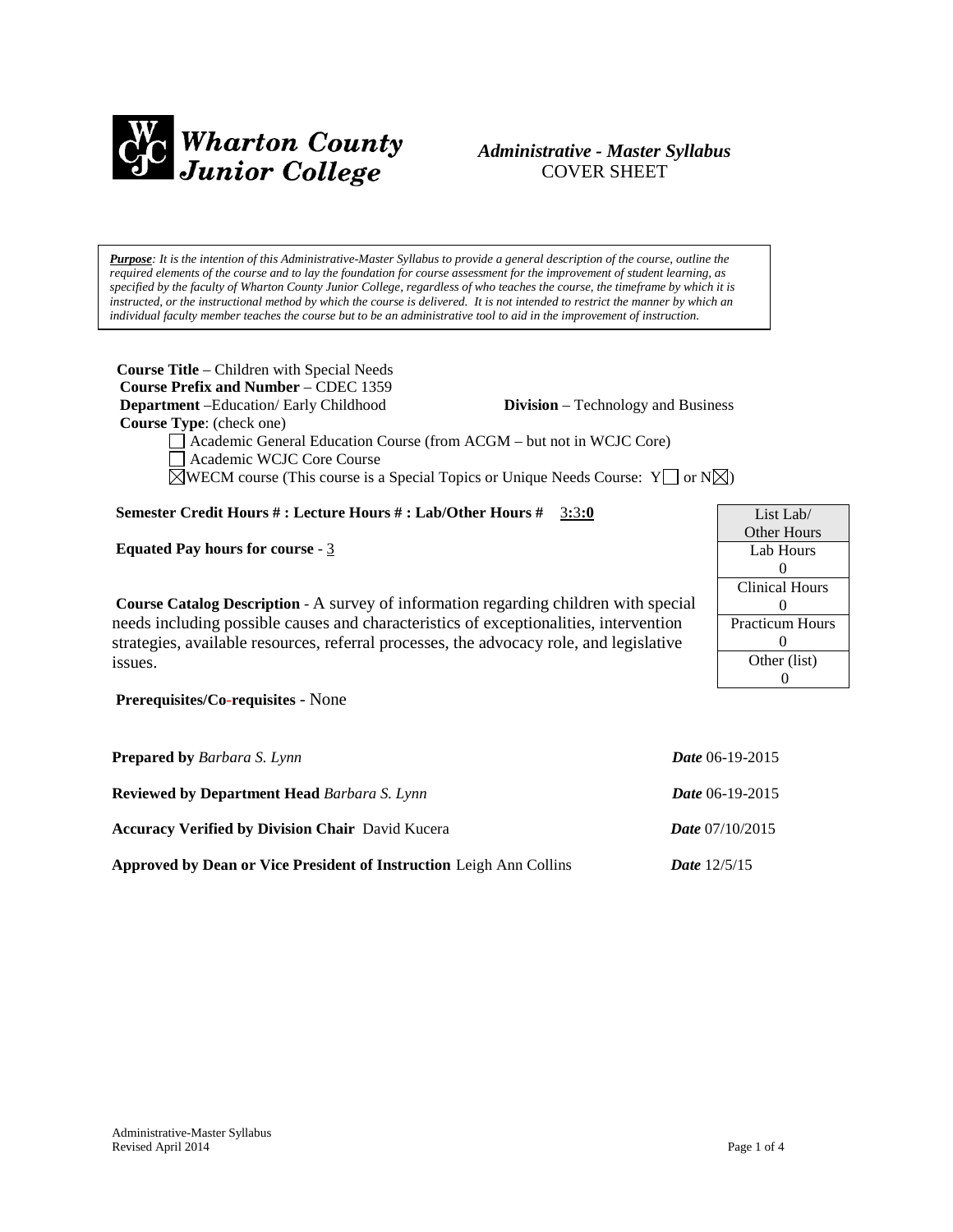

**I. Topical Outline** – Each offering of this course must include the following topics (be sure to include information regarding lab, practicum, clinical or other non-lecture instruction):

- Viewing the child with special needs as a child first
- Legislation pertaining to the rights of children with disabilities
- Understanding the impact of poverty and children with special needs
- The inter-disciplinary team; the continuum of services; related services
- Inclusion and inclusion models
- Use of observation skills in serving children with special needs
- The referral process
- Early Childhood Intervention (ECI)-birth to age three years
- Pre-School Program for Children with Disabilities-three to six years
- The Individual Education Program (IEP)
- Designing Instructional Programs
- Health Impairments, Hearing Impairments, Learning Disabilities, Visual Impairments, Emotional Disorders, Physical Disabilities, Autism Spectrum Disorders, Fetal Alcohol Syndrome Disorders, Intellectual Disabilities; Behavioral Disorders
- Accommodations for supporting Cognitive Development, Physical Development, Language Development, and Social-Emotional Development in infants and children with disabilities
- Supporting the development of play in children with disabilities
- Knowledge of timetables of typical development to use in assessing children and planning developmentally appropriate curriculum
- Response to Intervention
- Family-Centered Services (working with families in all their various forms in a culturally responsive manner, family participation at the Admission, Review, and Dismissal Meeting)
- Community-Based Inclusive Services
- Evidence-Based Practices
- Routines-Based or Embedded Interventions
- Standards-Based Curriculum
- Duties of a paraprofessional in a special education setting

In addition to lecture and discussions, students will observe 6 hours in special education settings outside of class for ages birth-12 years at approved sites.

National Association for the Education of Young Children Standards measured in the course:

- 1. Promoting child development and learning
- 2. Building family and community relationships
- 3. Observing, documenting, and assessing
- 4. Using developmentally appropriate approaches to connect with children and families
- 5. Using content knowledge to build meaningful curriculum
- 6. Becoming a professional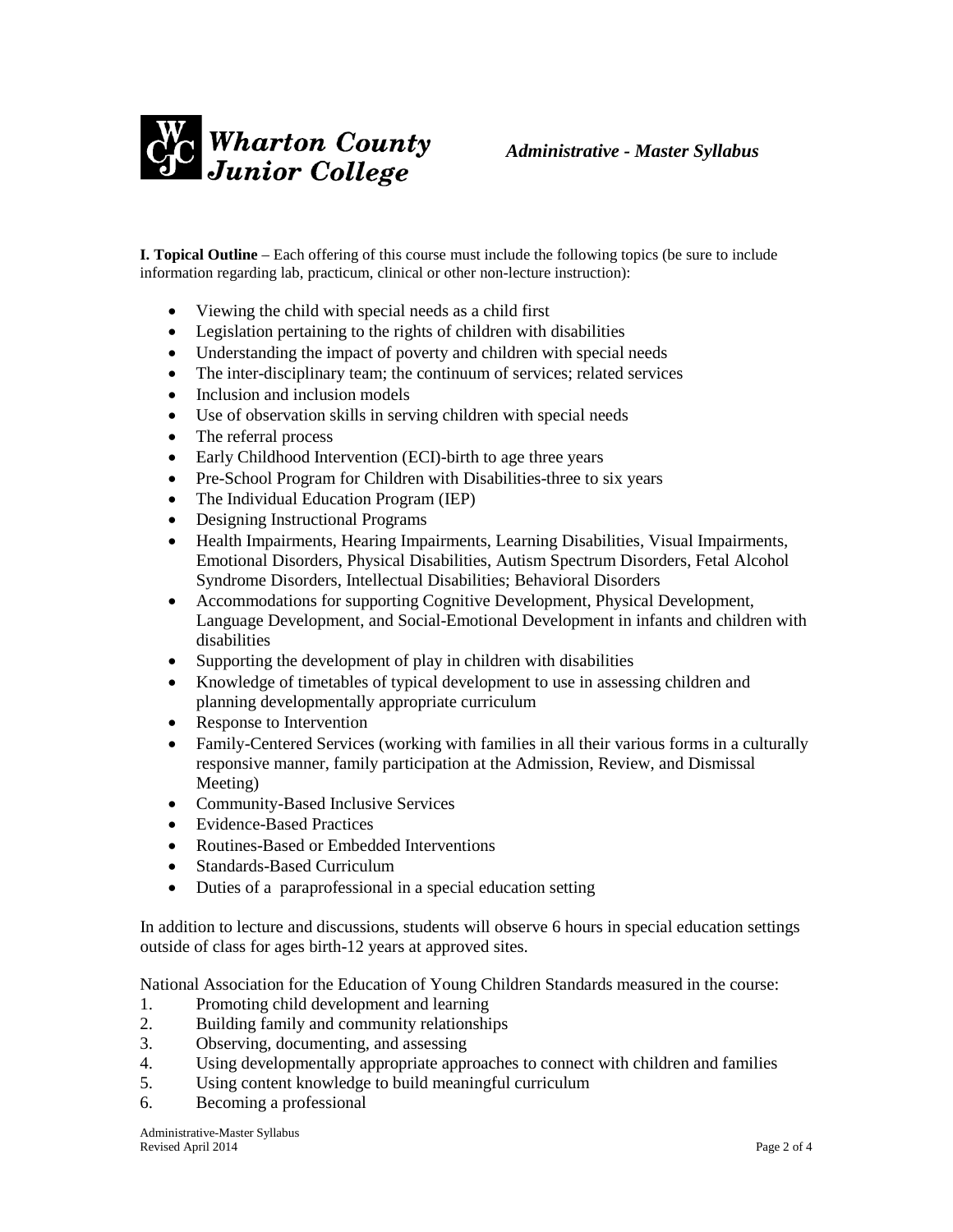#### **II. Course Learning Outcomes**

| <b>Learning Outcomes</b><br>Upon successful completion of this course, |                                                                                                                                         | <b>Methods of Assessment</b>                                                                                                                                                                       |  |
|------------------------------------------------------------------------|-----------------------------------------------------------------------------------------------------------------------------------------|----------------------------------------------------------------------------------------------------------------------------------------------------------------------------------------------------|--|
| students will:                                                         |                                                                                                                                         |                                                                                                                                                                                                    |  |
|                                                                        | 1. Summarize causes, incidences and<br>characteristics of exceptionalities<br>related to the domains of<br>development;                 | 6. Students will complete a term project in<br>which they adapt lessons for children with<br>disabilities or developmental delays (ages<br>$birth - 12 \text{ years}$ . Six of the lessons will be |  |
|                                                                        | 2. Discuss current terminology and<br>practices for intervention strategies;                                                            | geared to the cognitive domain, 3 will be<br>geared for the physical domain, and 3 will be                                                                                                         |  |
| 3.                                                                     | Identify appropriate community<br>resources and referrals for individual<br>children and families;                                      | geared for the social-emotional domain. The<br>lessons should be adapted for a variety of<br>disabling conditions. Lessons will be                                                                 |  |
|                                                                        | 4. Identify legislation and legal<br>mandates and their impact on<br>practices and environments                                         | submitted in increments so that instructors can<br>provide feedback to students in the<br>completion of the project. The project will be<br>graded with a departmental rubric with a               |  |
| 5.                                                                     | Explain the role of advocacy for<br>children with special needs and their<br>families.                                                  | minimum grade of 70 points indicating<br>mastery. Students will share a portion of their<br>project informally in class.                                                                           |  |
|                                                                        | 6. Identify materials and resources,<br>including current technology, to<br>support learning in all domains<br>for each and every child | $1, 2, 3, 4, 5, 6$ . In class assignments, midterm<br>and final exams, and other quizzes or tests<br>deemed necessary (grade of 70 indicates                                                       |  |
|                                                                        | 7. Communicate thoughts, ideas,<br>information, and messages in writing<br>in a weekly journal.                                         | mastery). The midterm exam must include at<br>least one essay question to assess higher levels<br>of Bloom's Taxonomy.                                                                             |  |
|                                                                        |                                                                                                                                         | 1. Observation summaries of programs for<br>the disabled $(6, 1$ -hour each); (grade of 70<br>indicates mastery).                                                                                  |  |
|                                                                        |                                                                                                                                         | 7. In-class journal entries factored into the<br>attendance/ participation grade                                                                                                                   |  |

**III. Required Text(s), Optional Text(s) and/or Materials to be Supplied by Student.** Most recent edition of

Cook, R.E., Klein, M.D., & Tessier, A. (most recent edition). *Adapting early childhood curricula for children with special needs*, Merrill.

#### And

Bredecamp & Copple (2009). *Developmentally appropriate practices in programs serving children (3rd ed.)* Washington, DC: NAEYC. ISBN 13: 9781928896647

#### **IV. Suggested Course Maximum** - 35